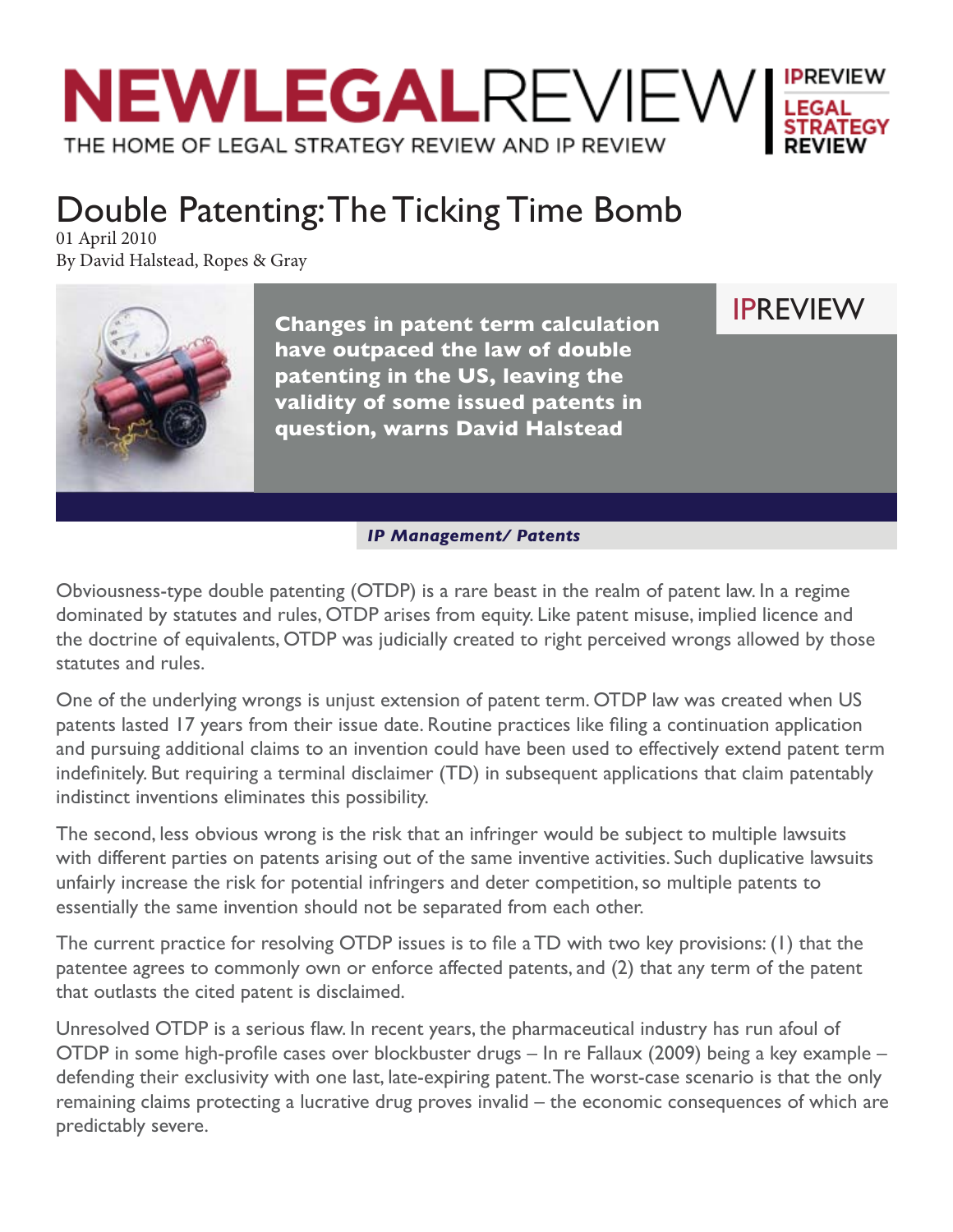## **The world has changed**

Patents granted on applications filed since June 1995 – when the General Agreement on Tariffs and Trade (GATT) took effect – are entitled to a term that lasts 20 years from their earliest claimed Patent Co-operation Treaty (PCT) or US utility priority filing date, regardless of when they are issued. Thus, if we set aside the potential for accruing patent term adjustments due to US Patent and Trademark Office (USPTO) delays in prosecution, the vast majority of patents being issued today have a term that depends solely on their priority date. Yet the USPTO's guidelines for requiring TDs – based primarily on pre-GATT case law – read as though we still live in a 17-years-from-issue world, and even the courts seem quite attached to the rules they created at a different time.

According to the Manual of Patent Examining Procedure (MPEP), section 804, whenever two applications or an application and a patent have an inventor in common or are commonly owned, the examiner applies OTDP analysis. As a result of this analysis, the USPTO requires an applicant to file a TD in an application rejected for OTDP, even when it is rejected over a patent issued from a later-filed application. In other words, even where the patent resulting from the application will expire sooner than the previously issued patent – even without the  $TD -$  the disclaimer is required to be filed in the application, not in the later-expiring patent. So, by judiciously controlling the order in which related applications are issued, a patentee can obtain patents with extended term in a way that simply wasn't possible under pre-GATT law. If OTDP is meant to correct the inequity of time-wise extension of patent term that the law otherwise permits, current practice seems to miss the mark. If courts reach the same conclusion, this analysis will be applied retroactively to post-GATT patents that received an inequitable time-wise extension of patent term because of continued adherence to the old system. In the end, this may mean that many patentees are holding invalid patents  $-$  or at least patents that will expire sooner than expected.

## **Preparing for the future**

Patentees should review their portfolios from the perspective of a world in which a court, faced with two patentably indistinct patents, requires that the longer term be disclaimed to match the shorter – regardless of the order in which they were issued. While the filing of a TD that references a patent with a later priority date, and thus a later expiration date, can serve as a warning sign for a latent issue of this type, not all OTDP risks will be so conveniently labeled. Furthermore, some scenarios may not actually represent an OTDP issue for the patent with the later priority date  $-$  either because its claims can be defended as patentably distinct over the earlier-expiring patent, or because the specific facts do not evoke inequity.

On the other side of the table, potential or accused infringers might want to take a fresh look at competitors' portfolios to see where such issues might be raised in litigation, in order to either invalidate a troublesome patent or shorten its term. Similarly, potential acquires of companies or their intellectual property (IP) may want to consider this possibility in their due diligence. In many industries, even a few days' variance in patent term can have significant economic consequences that affect the value of the underlying IP.

Those engaged in ongoing prosecution of patent applications might want to consider these issues as well, for very different reasons. The USPTO is in the habit of requiring TDs, out of continued adherence to outdated case law, in situations where the equitable considerations may not require it. An applicant faced with filing an unwanted TD might consider whether the TD is also unwarranted, appealing the issue to the courts if necessary. Indeed, some unfortunate situations  $-$  such as where applications and patents are not co-owned and not subject to a joint research agreement – make